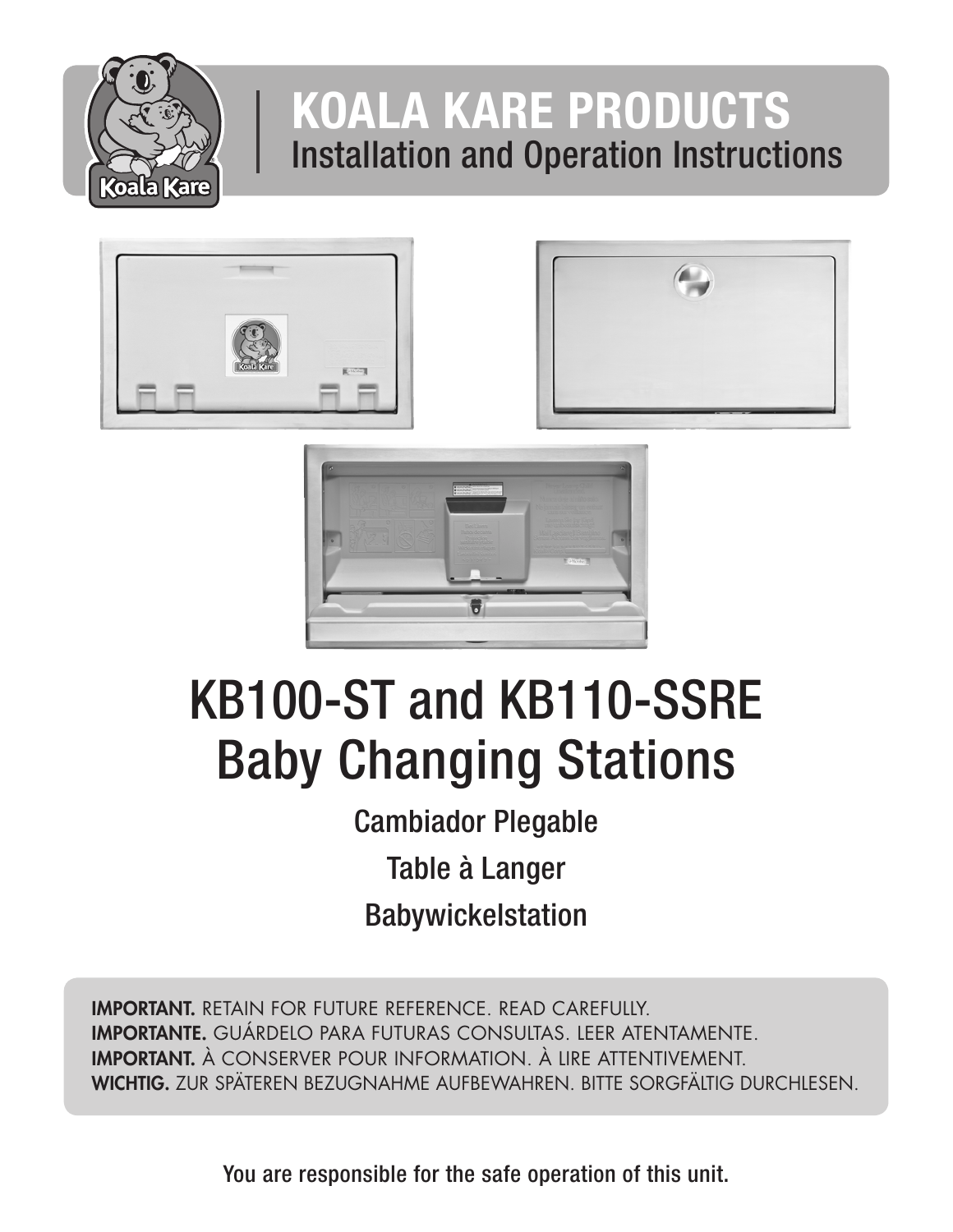

### KB100-ST & KB110-SSRE Operating Instructions

**Please Note:** To assure proper installation, it is suggested that a qualified person or carpenter install the Koala Baby Changing Station. Koala Kare Products will not be responsible if the station is not installed properly. Koala Baby Changing Stations have been tested to hold a substantial static load. The unit must be attached to a permanent wall that is capable of holding a substantial load. The maximum recommended total weight for this baby changing station (including baby and parcel bag) is 60 lbs. Excessive weight may cause a hazardous or unstable condition to exist.

**Restraint System:** To fasten the waist restraint strap, place strap around child's midsection, and push spring tabs into buckle until both spring tabs lock in place with an audible "click". Straps can be adjusted to make strap tighter or looser as required.

#### Inspection Criteria:

A properly maintained baby changing station should be inspected on a daily basis and parts replaced if they do not pass inspection criteria.

- Has a pneumatic shock that controls the smooth opening and closing of the unit. Shock may need replacement if door opens or closes too rapidly or door doesn't close completely.
- Has both ends of a functioning, non-frayed strap: buckle clicks when closed and strap is attached to unit at both ends.
- Has a warning label affixed to the product.
- Offers parents liners through a fully stocked liner dispenser. (If model includes a dispenser built into unit.)
- Provides a clean changing surface for customers to attend to their children.

#### Visit koalabear.com to view list of replacement parts and videos.

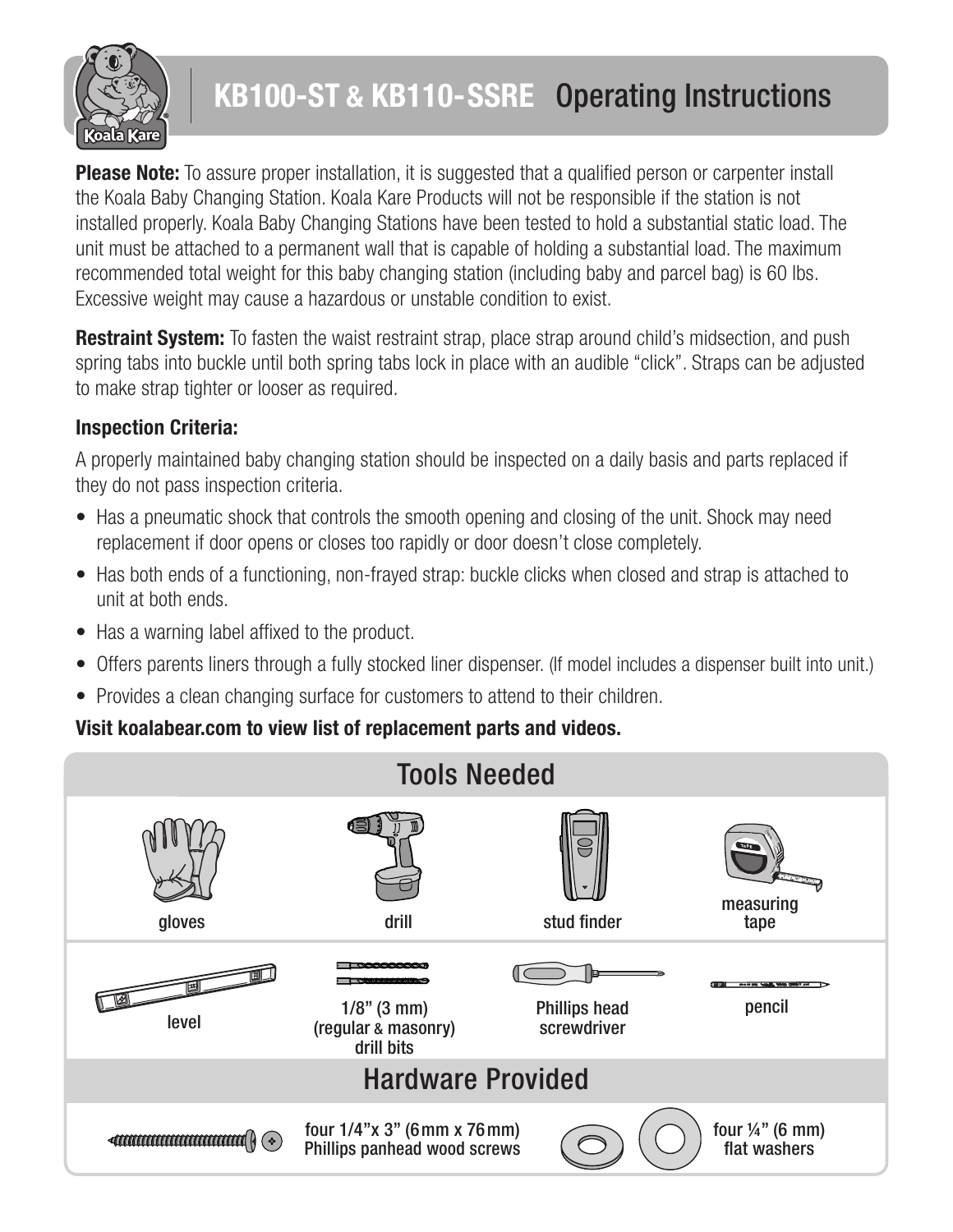

#### Step 1.

Remove changing station from the shipping container and check for any freight damage. Identify the best location for installing the unit. Hold the unit in place and open the bed. Make sure you have taken the operating clearance into consideration.

#### Step 2.

Select the wall area where the unit will be installed. Measure from the floor 46½" (1181 mm) on stud center and mark the wall. Hold the unit in place to verify the alignment. Mark rough opening 35½" W x 20½" H (902 mm x 521 mm) and cut a hole in the wall with a minimum depth of 4¼" (108 mm) as measured from the finished surface of the wall (ie: tile, drywall, etc). Construct mounting frame as indicated in the illustration. If the wall surface is masonry or tile over wood studs, use caution when cutting rough opening.

#### Step 3.

Mount the unit using four  $\frac{1}{4}$ " x 3" wood screws through side holes as shown in illustration.

#### Step 4.

Place the unit into the recessed area and use the side mounting holes as a guide to drill a pilot hole using a 1/8" drill bit. Insert the screws and flat washers through the side mounting holes to hold the unit in place. It may be necessary to adjust the level of unit by using a shim on the top right or left side of the unit before tightening securely to the studs.

#### Step 5.

Position Koala sign (supplied) on the outside of the restroom door. Fill the built-in dispenser with sanitary bed liners. Replacement parts and additional liners can be purchased from your local distributor or by calling toll free 888.733.3456 or 303.539.8300 in the U.S.